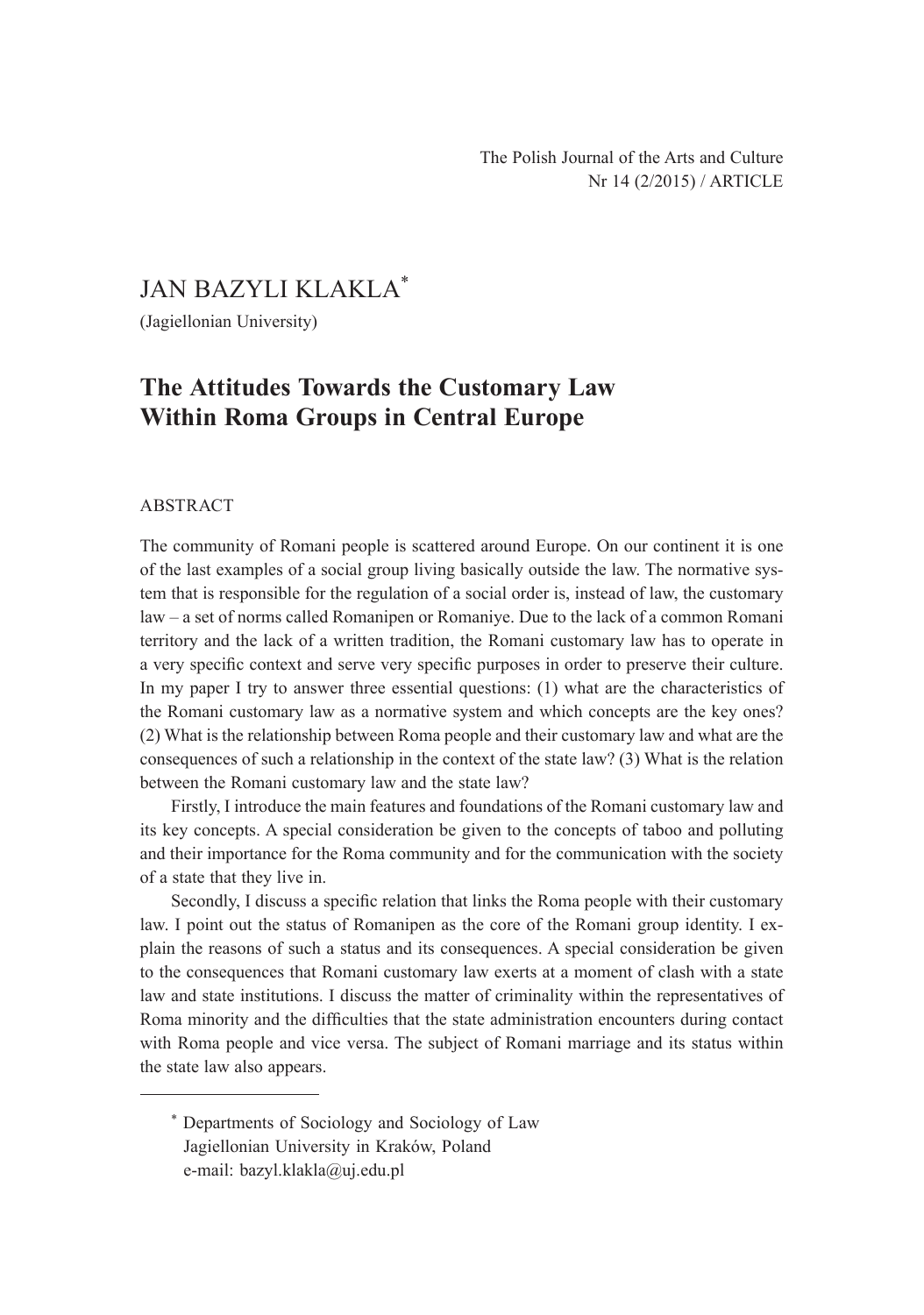In the third part of my paper, I look into the relation between the Romani customary law and the state law. For this analysis, I use prof. Krzysztof Pałecki's theory of norm and Pierre Bourdieu's concept of habitus. Through the comparative analysis, I try to signal a possible way of the incorporation of the tradition and customary law into the modern legal system. Using the concept of habitus by Pierre Bourdieu, I try to opt for a different understanding of the customary law – not as a backward legal system which is necessarily in conflict with a modern state, but as a specific set of dispositions acquired by people during their socialization.

#### KEY WORDS

customary law, Roma people, habitus, informal control

#### I

The community of Romani people is scattered throughout Europe. On this continent, they are one of the last examples of a social group living to a certain extent outside the law. Yet, hasty conclusions indicating anarchy, anomy and lack of social order among the Roma people should not be drawn. As any social group, Roma communities are based on a normativity peculiar to them in which a key element is their customary law, an entirety of rules referred to among others, as the *Romanipen* or *Romaniya*.

This paper consists of two parts – descriptive and problem-based. Firstly, I would like to answer the question: what are the characteristics of Romani customary law as a normative system? I will point out the main foundations of Romani customary law and its key concepts with particular emphasis on taboo, pollution<sup>1</sup> (impurity) and institutions aimed at the resolution of conflicts – a collective authority existing in different variations in many Romani communities named *kris,* and a position typical for the *Polska Roma* group living in Poland named *Baro Śero*. Subsequently, I would like to reflect on the possible relationship between the Roma people and their customary law along with any pursuant consequences. The suggestions that I will propose in this part of my paper are far from being any final answers to the questions above. I rather think of them as an opportunity for discussion on a most important topic –the inclusion of Roma groups into a state society and the role that this could have in the process of the peculiar Romani normativity. The ideas that I would like to consider will be based on theories created by the French

<sup>&</sup>lt;sup>1</sup> Pollution is a term used in literature to describe a concept of ritual impurity in Romani customary law.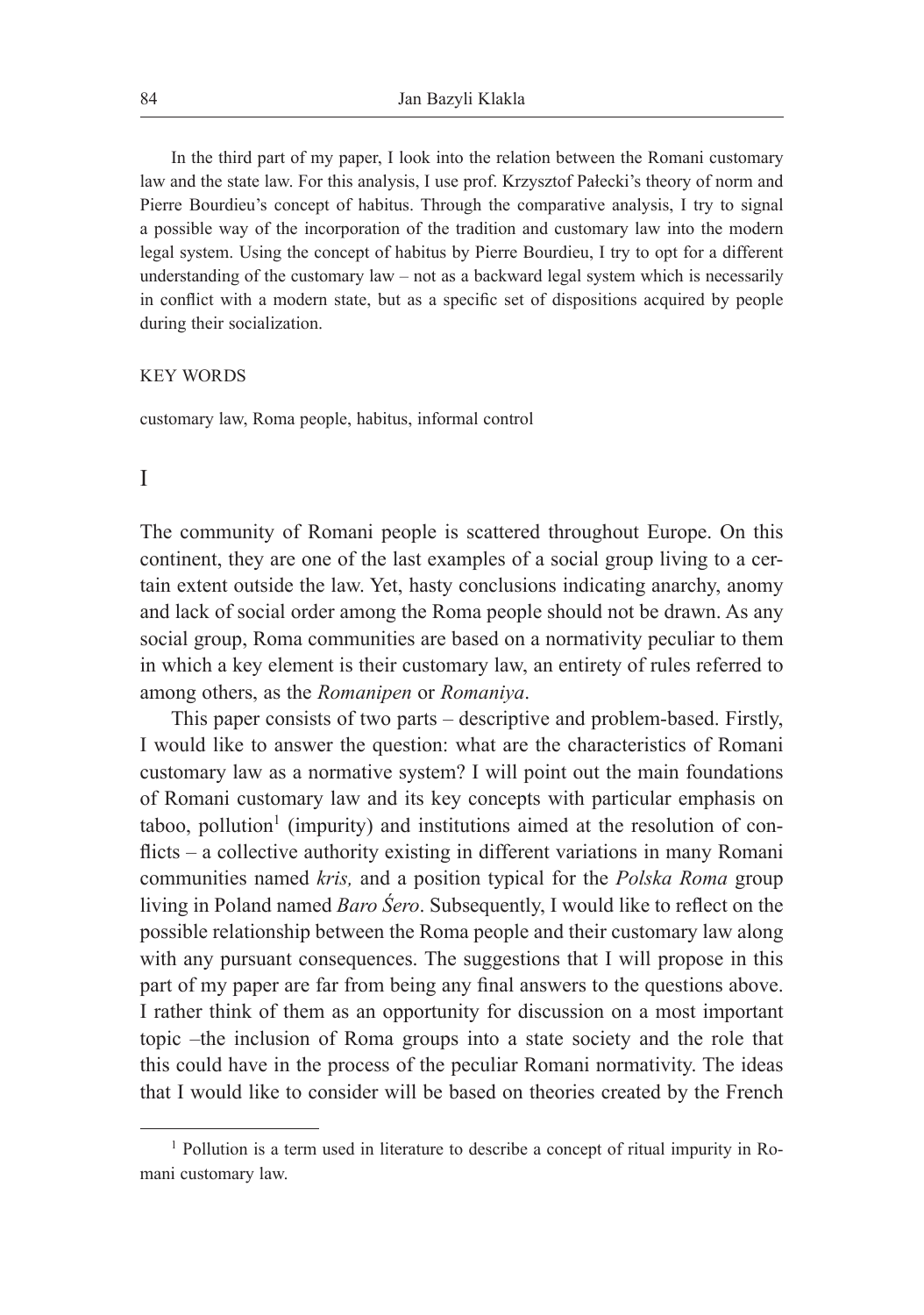sociologist, Bourdieu, and the Polish sociologist of law Krzysztof Pałecki. The following paper is a theoretical reflection based not on personal research but on available secondary sources – scientific articles and monographs. Due to its character (an introduction to Romani customary law and theoretical speculation about its normative nature), I do not consider this to be a disqualifying flaw.

The most dangerous trap that one might fall into while describing Romani customary law is to make generalisations. Thousands of years of migration from India throughout all of Europe, and lack of a common territory, have resulted in a situation where for almost every rule we would like to express in that matter there is a Roma group somewhere that this rule would not apply to. Because of the above-mentioned dependence on secondary sources, and because of the nature of my analysis, I would like to strongly point out that none of the suggestions that I will propose has a universal character, and it is beyond doubt that the following reflections do not apply to all Roma groups.

Taking Poland into consideration, it is possible to distinguish four main Roma groups living in this country. The longest residing *Bergitka Roma* (upland Roma people living in the south of Poland since the 14th century), the largest *Polska Roma* (in the country since the 16th century), and two groups that arrived during the second great migration from the Balkans in the 19th century – the Kalderash and Lovari. A third wave of Roma migration to Poland took place after 1989, during warfare in the areas of the former Yugoslav.

## II

Taking into consideration these reservations, it is possible to carefully argue that for almost all groups of Roma people at a certain time, key concepts of customary law were taboo and pollution. Taboo is a rule impossible to substantiate, a cultural axiom whose violation may result in unpredictable effects<sup>2</sup>. In other words, it is a fundamental cultural prohibition whose violation provokes a reaction from the community. In the context of Roma groups, this reaction is a recognition of a person violating a taboo as a polluted one (*marime*). Concepts of taboo and pollution are inextricably linked, therefore I will analyse them together. They are based on a fundamental binary opposition between purity and pollution as well as in the belief that pollution is a "contagious" condition that may be obtained through contact with taboo objects or people recognised by the community as polluted.

<sup>2</sup> E. Nowicka, *Świat człowieka – świat kultury*, Warszawa 2007, p. 401.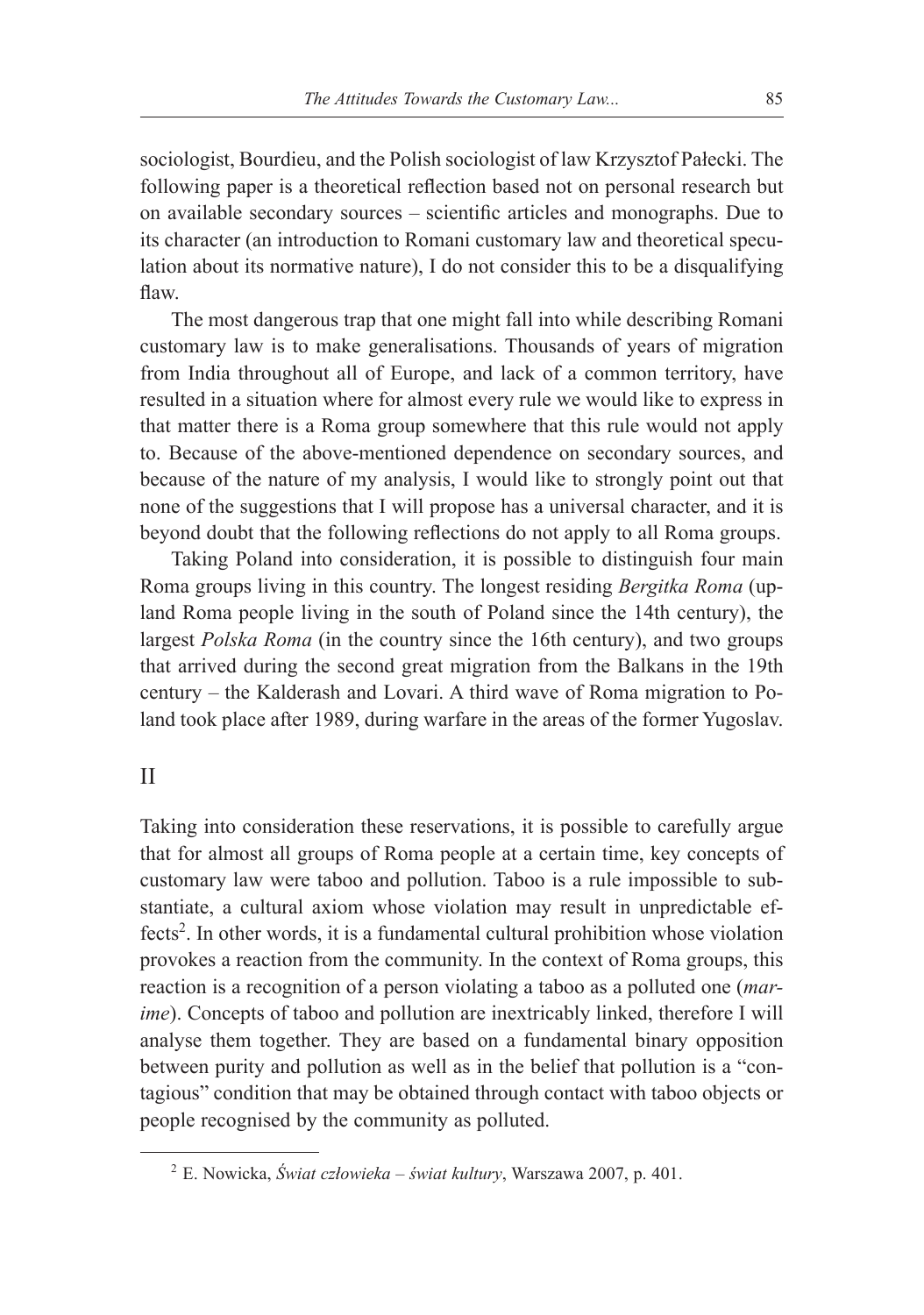I will describe pollutions and taboos that are present in Roma communities based on laws existing in the *Polska Roma* group as a customary law system named *Mageripen*. Pollutions and taboos among other Roma groups may vary to a certain extent as to the nature, importance or name, but I believe that the following description should provide a general orientation in that subject.

Pollutions among the *Polska Roma* group are divided into categories of large (*bare mageripena*) and small (*tyknemageripena*). There are also known offences so serious that they exceed the category of ordinary pollution and result in a lifetime and total exclusion from the community. Perpetrators of such offences are called Gypsy traitors (informants for state authorities, and police agents) or Gypsy killers/thieves (people who have committed theft, fraud, or murder to the detriment of their own Roma community). In this place it is worth mentioning that *Romanipen* covers the relations only inside the community, and the power of its rules is limited by that. That is why offences against non-Roma people are not relevant in that context and would certainly not be a cause of pollution<sup>3</sup>.

Large pollutions in principle are related to sexuality and gender – the most important are women pollution, skirt pollution, parturition pollution – and these are linked to taboo and the impure nature of women as well as their clothing worn from the waist down. Women pollution covers all derogations starting from the most traditional form of sexual intercourse. Skirt pollution is associated to a belief in the polluting powers of women's skirts and, when treated seriously, has a huge impact on the daily life of Roma communities. It is also an effective tool protecting women against men's abuse of power. When a woman acts in defence of her rights (those recognised in Romani customs) she can pollute a man by tossing a skirt over his head. He can purify himself only by compensating the damage he had done. This taboo had significant reflection in daily life even until very recently. Due to the fact that everything that is underneath a skirt becomes polluted, the Roma people, in terms of settled life, have reluctantly accepted apartments in multi-storied buildings. Even when they have, they have preferred the highest floors – the aim was to protect men against being below a woman's skirt. Particular impurity is associated with women during menstruation, during parturition, and sometime after it. Because of parturition impurity, women are isolated from a community immediately after childbirth. They are not allowed to touch kitchen utensils, and the delivery of the baby is always performed by someone from outside the Roma group. Large pollutions also include the violation of food taboos – eating dog

<sup>3</sup> J. Ficowski, *Cyganie w Polsce. Dzieje i obyczaje*, Warszawa 1989, pp. 60–61.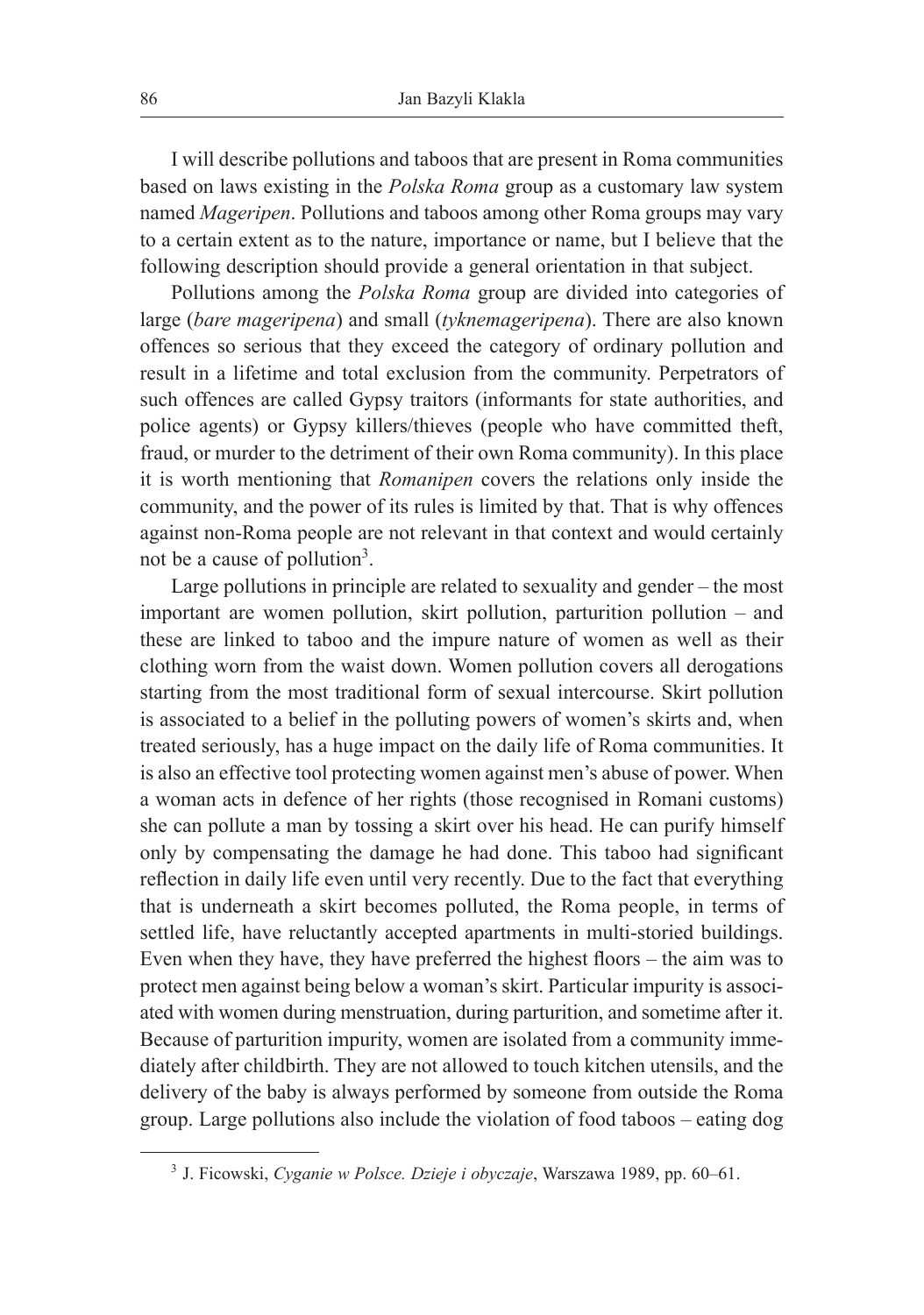meat and horseflesh as well as any contact with a dogcatcher or a butcher who slaughters horses<sup>4</sup>.

Small pollution affects a member of the community who has had contact with prostitutes, seduced another man's wife or used a metal weapon in a fight with another Roma. A number of small pollutions are related to hygiene – it is inappropriate to wash food in the same place as clothes, to use standing water for cooking, and to have sexual contact with people suffering from venereal diseases. On the other hand, it is highly recommended to wash hands after any contact with the lower parts of the body, but washing cannot occur in the same place where kitchen utensils are washed<sup>5</sup>.

It is worth noting that anyone who does not follow Romani laws is considered impure and polluted. For Roma to be called *marime* and be punished for that, it is necessary to be witnessed or heard by another member of the given Romani group.

Any additional description of Romani customary law regulations does not seem to be necessary – they are different across various Roma groups, and the level of respect for them varies as well. In Poland, among the longest resident group of *Bergitka Roma,* many of these rules are not remembered anymore. The most durable pollutions which still exist among *Polska Roma*, Kalderash and Lovari living in Poland, are those associated with hygiene and sexual activities. On the other hand, the pollutions associated with women's clothing are nowadays considered backwards by the members of Roma community<sup>6</sup>. However, the above examples should give a sufficient overview of Romani customary law in its material sense.

It may be interesting to look at the great importance of the concept of pollution in this system. In many customary law systems, punishment is based largely on directly implemented social ostracism. Why would Roma people need a concept of pollution as an additional factor? According to Peter Leeson, in order to use ostracism as an effective form of social control, certain conditions must be fulfilled.

Firstly,

Ostracism is effective when a large fraction of a society's members can monitor their members' behaviour cheaply and thus learn about whom to punish. In this case a rule breaker's status is known publicly and socially coordinated punishment through boycott

 $4$  Ibidem, pp. 61–63.

 $<sup>5</sup>$  Ibidem, p. 64.</sup>

<sup>6</sup> M. Godlewska-Goska, J. Kopańska, *Życie w dwóch światach. Tożsamość współczesnych Romów*, Warszawa 2011, pp. 226–255.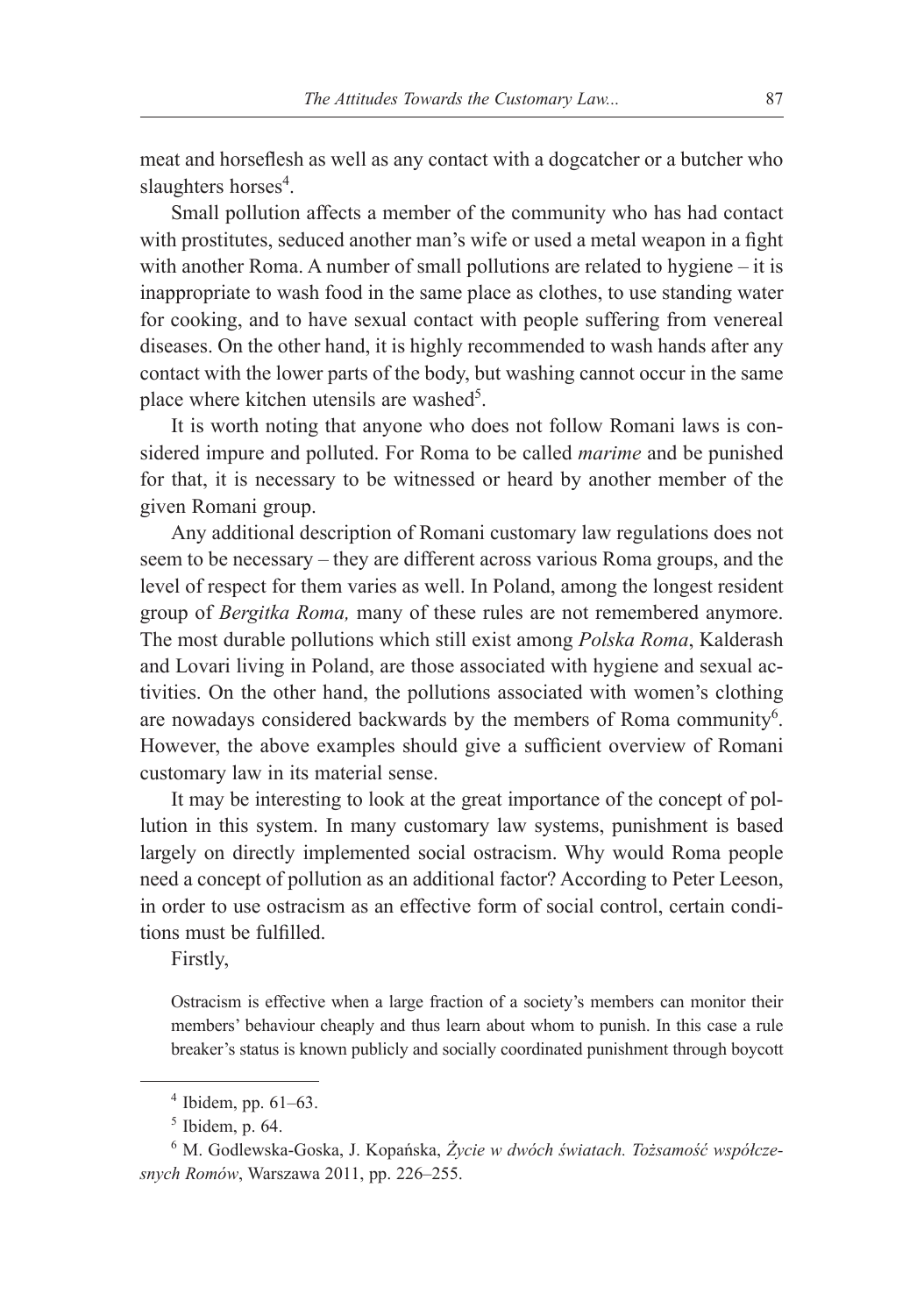is possible. If only a few individuals can cheaply monitor other society members and thus learn about who to punish directly, communication becomes important to make ostracism effective. When society-wide communication is cheap, the individuals who learn about who to punish directly can inform a large number of others, again permitting a socially coordinated boycott of the rule breaker<sup>7</sup>.

Through the ages, this has not been possible, among Roma communities, due to their typical nomadic style of life. The communication between Roma groups was not efficient enough to provide an effective flow of information. Secondly, the exclusion of a transgressor from society should be seen as beneficial for the whole community responsible for that exclusion. Due to the Roma organisation of life centred around *tabor* – travelling camps composed of small blood-related kin – as well as the previously mentioned problems with communication between those groups, it is difficult to achieve such a level of acceptance based on simple ostracism. It is easy to hide a prosecuted individual, as cooperation between groups is not particularly common and family ties are strong. Finally, exclusion from society must be seen by a potential offender as something undesirable and to be avoided. The difficult, nomadic, and highly regulated Roma style of life has not ensured such an attitude compared to settled life.

Leeson concludes that the concept of pollution is a kind of solution for the problems listed above. First of all, in contrast to the simple ostracism taboo and pollution are the metaphysical concepts referring to a sacrum and profanum distinction, therefore religious or magic beliefs. As such they are deeply internalised norms. To a certain extent, this reduces the need for exclusive reliance on social control and the flow of information inside a community. Despite the fact that procedures for the formal "imposing" and "removing" of a pollution exists, Roma customary law is to some degree self-executing. By opposing customary rules, an individual becomes polluted by that very action. It can be said after Rena Gropper<sup>8</sup> that both offence and sin are equivalent in the context that makes pollution inevitable and is effective immediately at the moment of breaking the rules. Of course this all requires a deep belief in the legitimacy of these rules. As I have mentioned, customary law norms are deeply internalised. Limitations imposed on an individual are considerable and the benefits of being in that particular community are small if we do not consider the belief in common taboos and values. That is why, through the ages, only the most faithful survived within the group. Pollution also partially solves the problem of the closest community's attitude towards an offender as well as the offender's

<sup>7</sup> P. Leeson, *Gypsy Law*, "Public Choice" 2012, Vol. 155, p. 279.

<sup>8</sup> R. Gropper, *Gypsies in the City*, Princeton 1975, p. 90.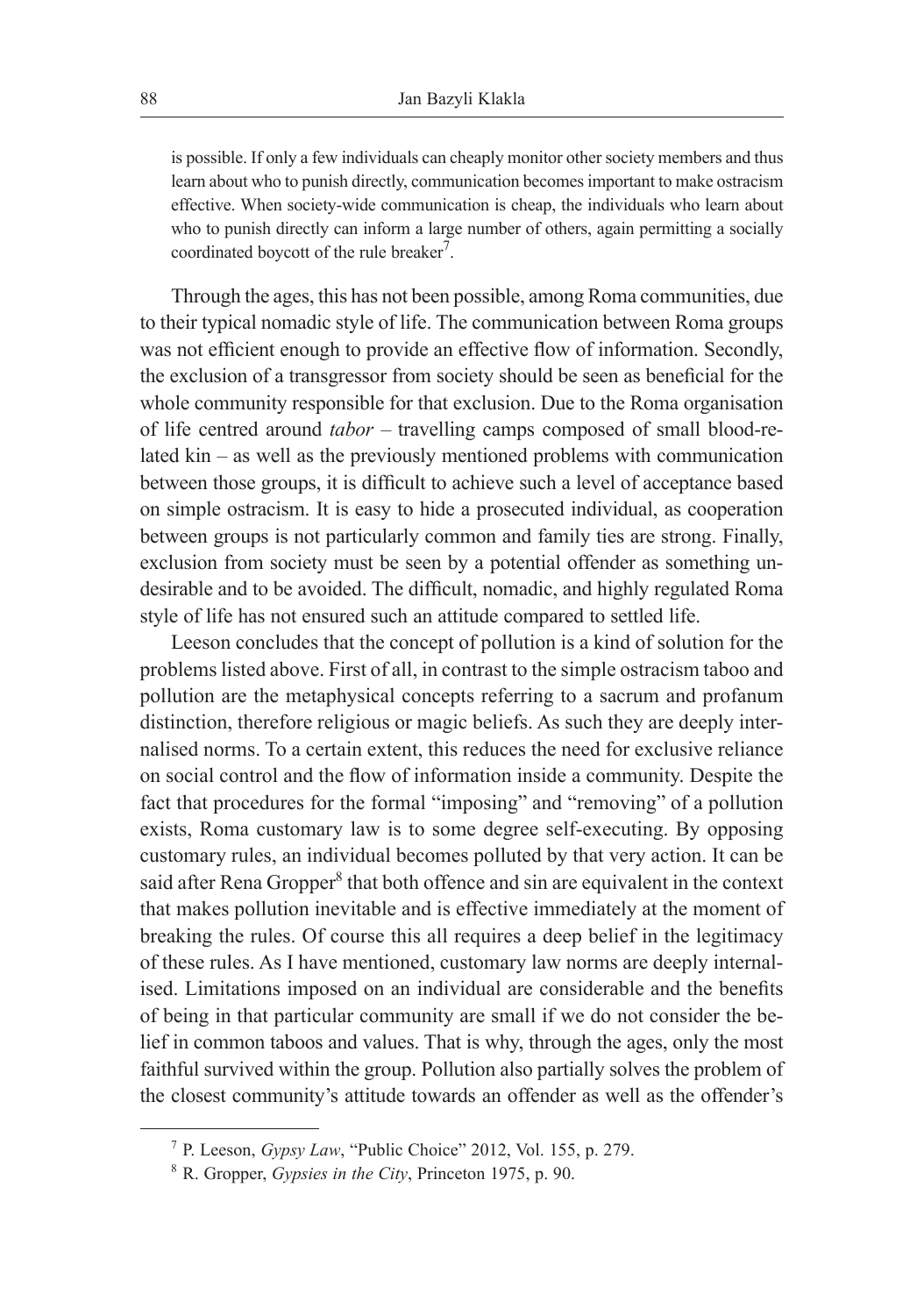attitude towards potential punishment. The presence of a polluted person is undesirable for a group because of his capacity to pollute other people and items. On the other hand, society outside the Roma community, which might seem attractive to a potential offender (and which would undermine all sense of punishment that ostracism is supposed to constitute) for a Roma believing in the concept of pollution is a gathering of polluted people who do not follow any rules he believes to be important. Hence, exclusion from a community would be a very undesirable perspective.

Ewa Nowicka writes that:

[...] the ways and rituals of removing the taboo and ritual cleansing are an important element in many systems of beliefs. Usually attention is drawn to the deeply collective regulatory nature of a taboo and pollution system. It is a type of social control, a maintaining of normative order, and a system of sanctions and values as well as a traditionally determined social structure or even the legal protection of property<sup>9</sup>.

Those procedures, that guarantee the imposing or the removal of pollution, and the re-inclusion into the community, exist among Roma groups as well.

In literature, the most widely described aspect is the collective body, the court of Romani customary law, named *kris*. A characteristic of the functioning of the Romani court can be found in the works of Weyrauch<sup>10</sup>, Acton, Caffrey and Mundy<sup>11</sup>, Marushiakova and Popov<sup>12</sup>, Cahn<sup>13</sup>, Sorescu-Marinković<sup>14</sup>. *Kris* is a customary law court consisting of the most respected members of community, and it hears cases concerning internal relationships inside the Roma community. Procedures conducted there are related not only to the imposition and the removal of pollution but to economic claims (debts, frauds, and unfair competition) or family issues. Decisions made by the *kris* are binding for the community and the failure to comply results in exclusion from Roma society. Hence, we have the following:

 $9$  E. Nowicka, op. cit., p. 410.

<sup>10</sup> W. Weyrauch, *Romaniya: An Introduction to Gypsy Law*, "The American Journal of Comparative Law" 1997, Vol. 45, No. 2, pp. 225–235.

<sup>11</sup> T. Acton, S. Caffreyand, G. Mundy, *Theorizing Gypsy Law*, "The American Journal of Comparative Law" 1997, Vol. 45, No. 2, pp. 237–249.

<sup>12</sup> E. Marushiakova, V. Popov, *The Gypsy Court in Eastern Europe*, "Romani Studies 5" 2007, Vol.17, No. 1, pp. 67–101.

<sup>13</sup> C. Cahn, *Romani Law in the Timiş County Giambaş Community*, "Romani Studies 5" 2007, Vol. 19, No. 2, pp. 87–101.

<sup>14</sup> A. Sorescu-Marinković, *The Court of the Bayash: Revising a Theory*, "Romani Studies 5" 2013, Vol. 23, No. 1, pp. 1–27.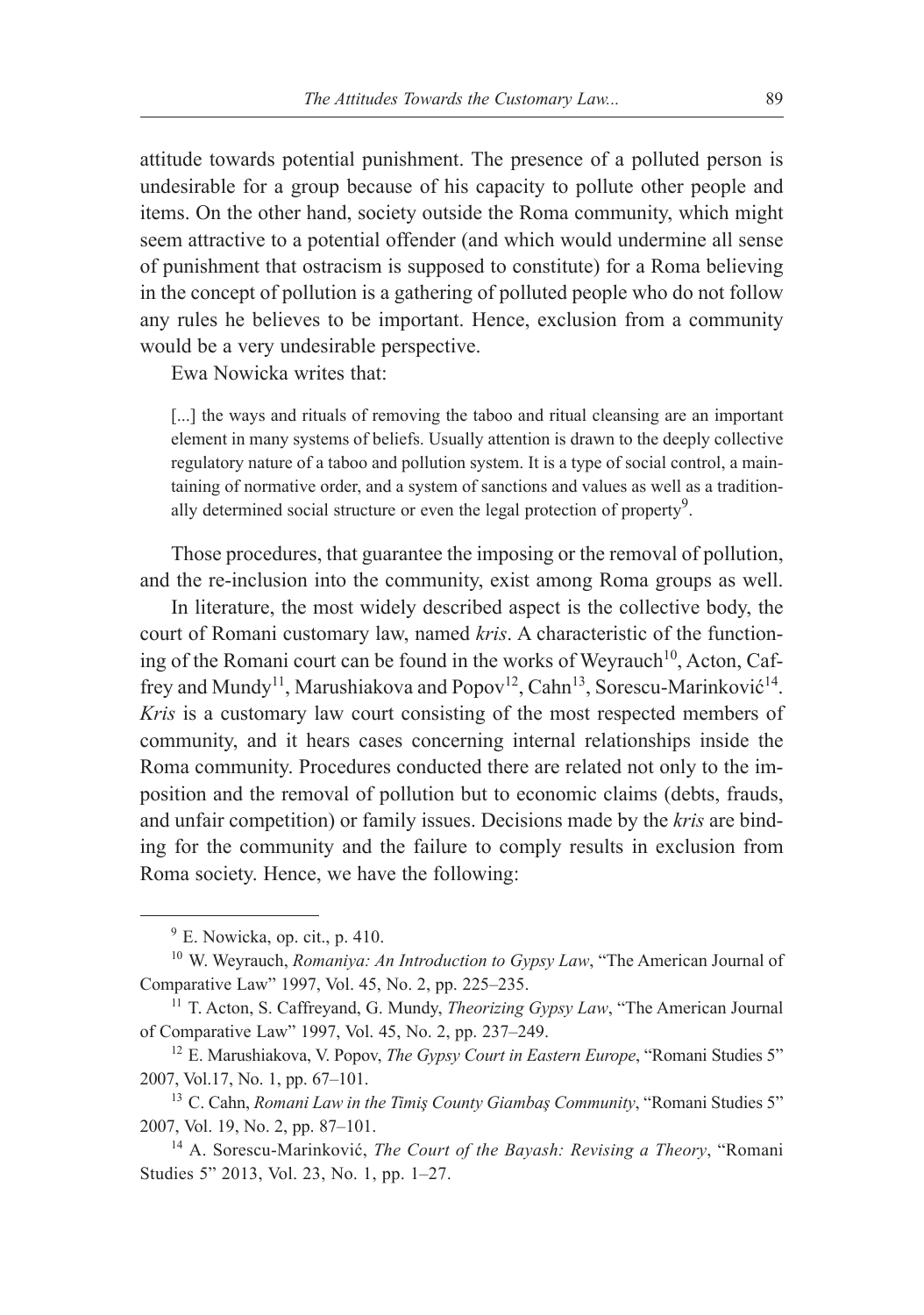[...] the basic idea that determines the form and the functioning of the Gypsy Court is the concept of consensus. Every ruling of this court would have been adopted unanimously not only by its members, but by the entire community, including the defendants. Without consensus, the very institution of the Gypsy Court could not exist, as no other mechanism exists that could carry out its rulings<sup>15</sup>.

*Kris* is not, however, present among all Roma groups. Marushiakova and Popov distinguish two factors which characterise Roma groups which have the concept of a Romani court. Firstly, there are groups which still cultivate a nomadic style of life or have a nomadic past – "it is certain that most (but not all) Gypsies who are or used to be nomadic have or had a Gypsy Court, while the court is not known among permanently settled Gypsy groups"16. Second, a characteristic feature of these groups is the preservation of the Romanes language –"all groups who have a Gypsy Court speak Romanes, but not all groups which speak Romanes have a Gypsy Court"17. These rules, although undoubtedly helpful, are not absolute, as later proved by studies on the Romani court among Romanian speaking groups, Bayash (by Sorescu-Marinković), and a long time settled group – Giambaş – who inhabits Timiş County in Romania (by Cahn).

Among those lacking the concept of a Romani court, there is also the *Polska Roma* group. A single leadership works there – *Śero Rom,* also named *BaroŚero*. This is a controversial topic in literature. Marushiakova and  $Popov<sup>18</sup>$ , while correctly criticising Acton<sup>19</sup> for statements related to the presence of *Śero Rom* among the *Ruska Roma* group, went too far in calling *Baro Śero* "a fictional, non-existent institution of Gypsy justice"<sup>20</sup>. It is an institution which is indeed exclusive to the *Polska Roma* group, although it is as real as could be. Moreover, this function is still performed – the current *Śero Rom* is *Nudziu*, Henryk Kozłowski, living in Nowy Dwór Mazowiecki in Poland<sup>21</sup>. In many ways, the position of *Baro Śero* is similar to the position of *kris*. The range of issues that it covers, the sanctions that it imposes (pollution, financial penalties, and

<sup>15</sup> E. Marushiakova, V. Popov, op. cit., p. 78.

<sup>16</sup> Ibidem, p. 72.

 $17$  Ibidem, p. 73.

<sup>18</sup> Ibidem, p. 70.

<sup>19</sup> T. Acton, *A Three-Cornered Choice: Structural Consequences of Value Priorities in Gypsy Law as a Model for More General Understanding of Variations in the Administration of Justice*, "The American Journal of Comparative Law" 2003, Vol. 51, No. 3, p. 647.

<sup>20</sup> E. Marushiakova, V. Popov, op. cit., p. 71.

<sup>&</sup>lt;sup>21</sup> J. Milewski, *Romowie: przyszłość bez uprzedzeń. Informator*, Stowarzyszenie "Integracja", Suwałki 2009, p. 7.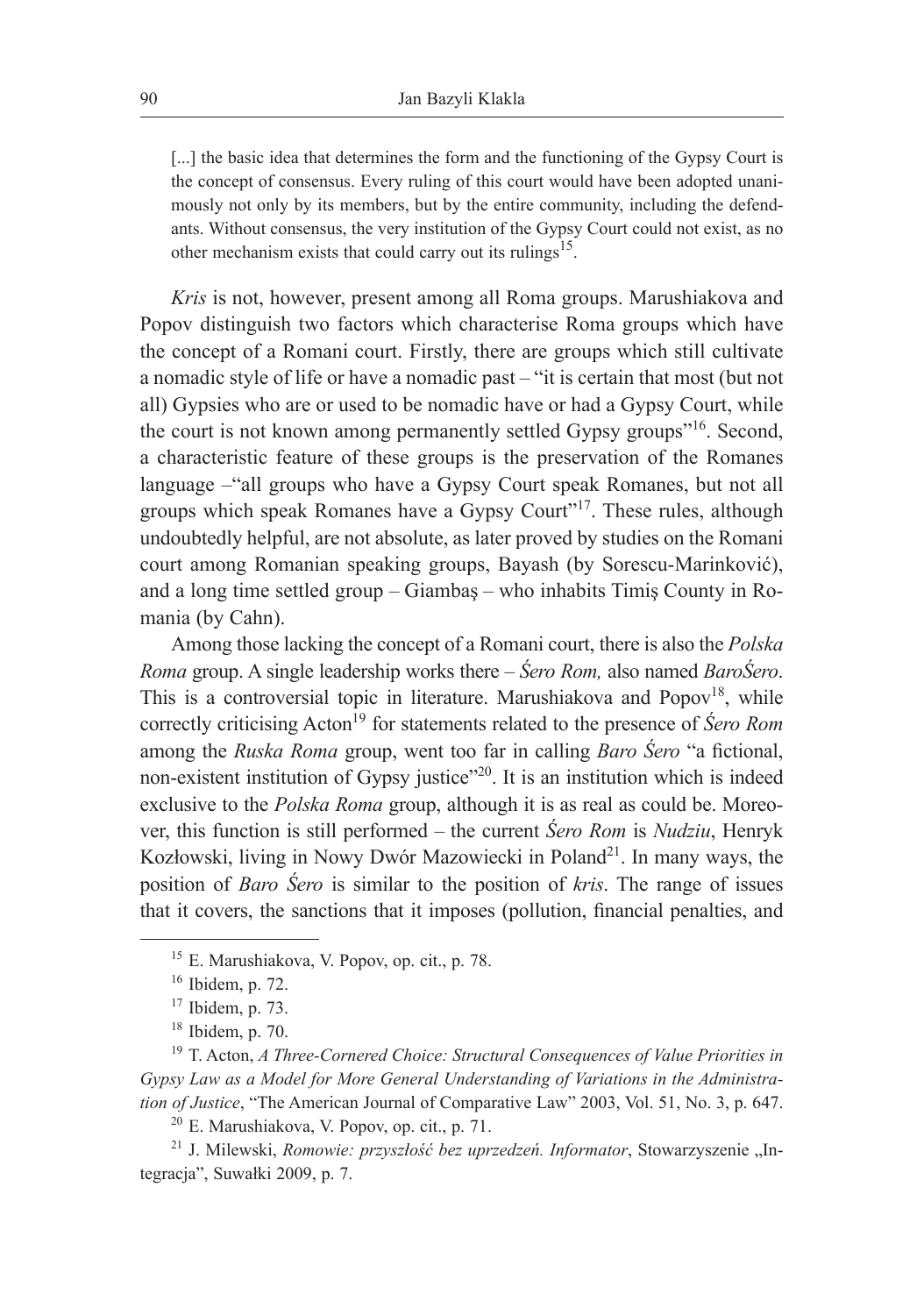exclusion from the community), and the finality of the decision and the common use of a ritual oath as a mean of evidence – these are all similar $^{22}$ . The election of a *Śero Rom* authority is conducted by an elective gathering of Roma people called the *Romano celo*. Theoretically, anyone among the well-respected Roma could be elected, but in practice the *Baro Śero* title is frequently handed down from father to son.

The above examples show that Romani customary law is a complex system which, through the ages, has been a foundation and a main regulator of social order among Roma groups. There exist both substantive norms, prohibitions and injunctions, and procedures allowing them to impose the consequences of breaking the rules and to resolve conflicts inside the community. The isolation of Roma groups has been fading gradually in Poland since the 50s when state authorities began forced settlement programs and a struggle with the Roma nomadic and independent lifestyle. It is obvious that customary law in the form described above is no longer the only normative guidepost for Roma people. Nowadays, they do not live in such advanced isolation from non-Roma society and enter into relationships with state institutions in terms of their legal rights and obligations as state citizens.

## III

Customary law is a very peculiar normative system at the interface of two other systems – law and custom. On one hand, it is more than just a custom, and on the other hand, in the dominating positivistic paradigm of legal sciences, it is denied the value of being a law in the full sense of the word. It is commonly perceived as a relic of the past and analysed mostly in a historic context. Societies that still follow customary law are seen in the best case as anthropological curiosities. It happens frequently that one faces the reasoning that assumes that in order to modernise a community in which customary law is still present and to include it into a given society, it is necessary to completely displace customary law as a regulator of interpersonal relationships, as this is a backwards legal system.

At this point, I would like to reflect on the possible place for customary law in social life and on its relation to state law and the state authorities. I do not intend to provide any definite answers as this may well be impossible, due to nature of the issue. I would rather propose several possible approaches to the subject from a socio-legal point of view. My main goal is to try to change

<sup>22</sup> Cf. J. Milewski, op. cit.; E. Marushiakova, V. Popov, op. cit.; J. Ficowski, op. cit.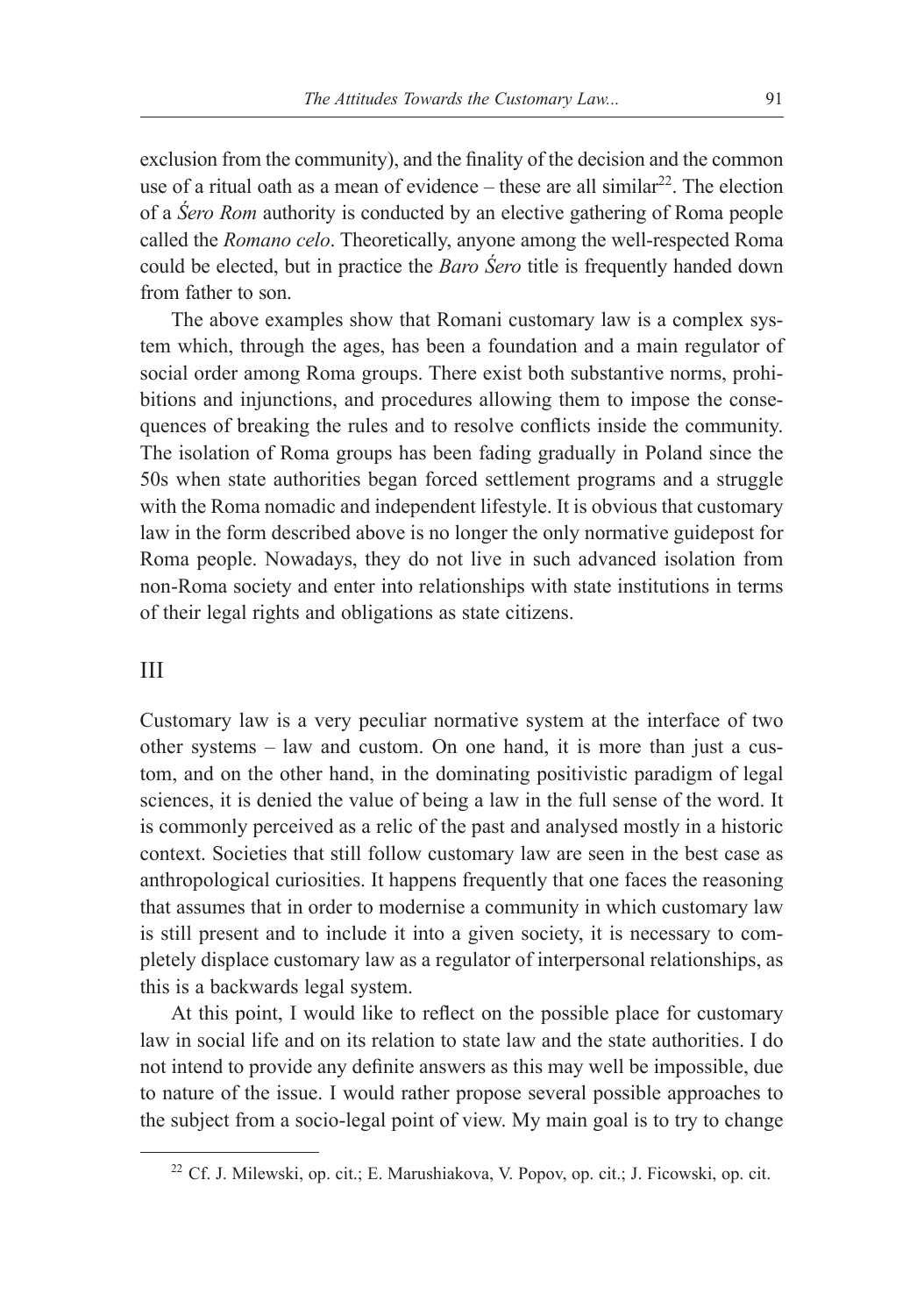the discourse of perceiving customary law as a backward legal system in direct conflict with the modern state. I would like to propose an approach based on the concept of *habitus* by Bourdieu that would compare customary law to a peculiar set of dispositions acquired by people during their socialisation. As such, it would be more durable than its particular norms and would not have to be necessarily perceived as opposed to state law and state authority.

Firstly, I would like to reflect on a situation that may be interpreted as an actual or apparent conflict merging between the rules of Roma customary law and the state law. One of the potential fields of conflict is the Roma way of contracting marriages, especially the young age of the women getting married. As Milewski writes, Roma marriages are still contracted very early and it is nothing unusual for a 13-year old teenager to get married. Girls are perceived as ready to marry when there are signs of sexual maturity, namely menstruation23. Marriages tend to be arranged by the couples' parents and sometimes they are even a result of the customary based institution of matrimonial abduction. A boy kidnaps a girl (often with her participation when the goal is to sanction relationships between young people not supported by their parents) for one night and brings her home the next day. Assuming that there was a consummation of the marriage according to Roma customs, the parents have no choice but to accept the relationship. In the case of an arranged marriage or marriage with the parents' acceptance, there is a customary marriage ceremony. Naturally, in any of these cases, marriage is sanctioned in a registry office due to the young age of the bride and/or the groom, as well as the reluctance of the community to engage the state authorities in private family issues  $24$ . This way, these relationships function outside the law in some measure. Sometimes state authorities express an interest in them. In 2007, 21 year-old Marek K., who comes from the Roma community living in Poland, was sentenced to 8 months in prison, suspended for a probation period of 3 years. In 2003, 18 year-old Marek K. married a 14 year-old Roma girl. A year later, she gave birth to a child, which indicated conclusively that there had been a violation of Polish law, which forbids sexual intercourse with minors under 15 years of age. On the one hand, it is obvious that Marek K., as a citizen, is subject to Polish law. On the other hand, as a member of the Roma community, he shares a belief in the binding force of customary law norms. The marriage between Marek K. and his young wife was conducted in the traditional way and was not registered by any state authority. During the trial, the Association of Roma People

<sup>23</sup> J. Milewski, op. cit., p. 19.

 $24$  Ibidem, p. 11.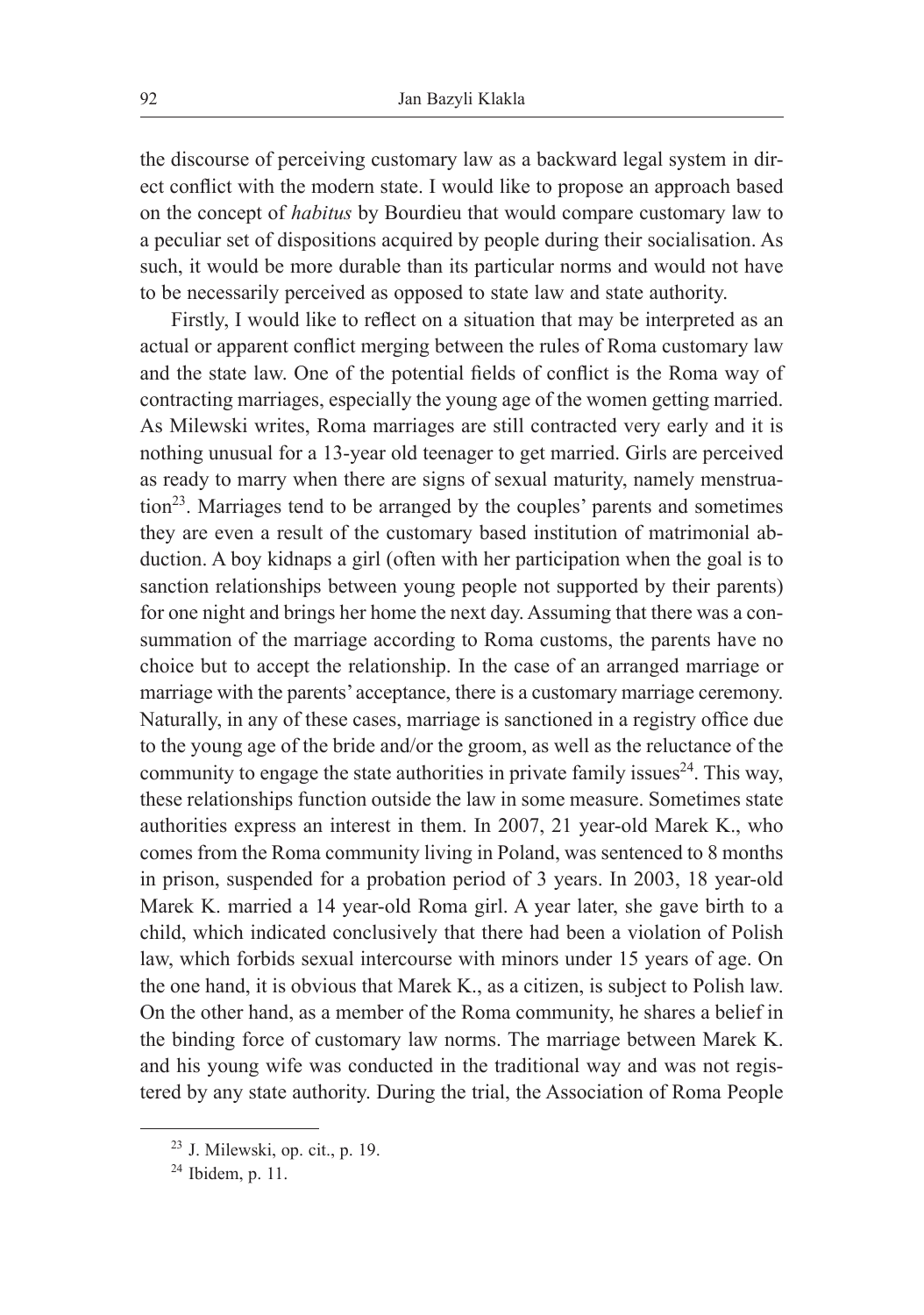in Poland requested that the court take into consideration the cultural uniqueness of the Roma community, so that it would speak in favour of the accused. This was one of the first cases in Polish courts during which arguments were presented based on a cultural defence position. As Jerzy Zajadło writes<sup>25</sup>, a cultural defence is a legal strategy in criminal cases. It involves arguments based on the perpetrator's affiliation with a peculiar cultural group in order to limit his responsibility or mitigate possible punishment. In general, cultural defence is a situation when the authority applying the law takes into consideration the peculiar cultural norms that function in a certain social group that are essentially different from the standards accepted in the society at large. The issue of cultural defence is extremely complicated and its considerations exceed the limits of this paper. In the case mentioned above the judge dismissed the cultural defence arguments put forward, although it is worth mentioning that the sentence was suspended for a probation period of 3 years. Thus, it is possible that despite dismissing those arguments, the judge took into consideration the cultural peculiarity while analysing the social danger of the committed act. Similar cases were heard before courts and state authorities in various countries and ended in various ways. One of the most interesting is the Bucharest social welfare decision in 200326 that separated a 12-year-old gypsy girl and her 15-year-old customary-law husband, and forbade them all intimate contact until they reached the legal age of consent, and ordered the girl to return to school (according to custom, after marriage Roma girls should end their education and take care of their husband's house). Another interesting precedent is the decision of the European Court of Human Rights in Muñoz Díaz v. Spain, when the judges stated a violation of the European Convention on Human Rights due to the action of the government that did not admit the validity of the Gypsy wedding and therefore, as there was no marriage, the girl did not have the right to be paid the so-called widow's pension<sup>27</sup>.

In the situation of a direct conflict between the norms of state law and the norms of customary law, one may find oneself in a dilemma when deciding which authority to turn to with a civil or criminal case – the customary Roma institutions, or state institutions. To provide a better understanding of this kind of conflict situation, I would like to introduce the socio-legal theories work of professor Pałecki, which considers the functional/content of the relations

<sup>25</sup> J. Zajadło, *Po co prawnikom filozofia prawa?*, Warszawa 2008, p. 139.

<sup>&</sup>lt;sup>26</sup> *Married Gypsy Girl Banned from Sex*, ., The Weekend Australian" 10.04.2003, p. 14.

 $27$  Muñoz Díaz v. Spain, Application no. 49151/07, European Court of Human Rights 2007.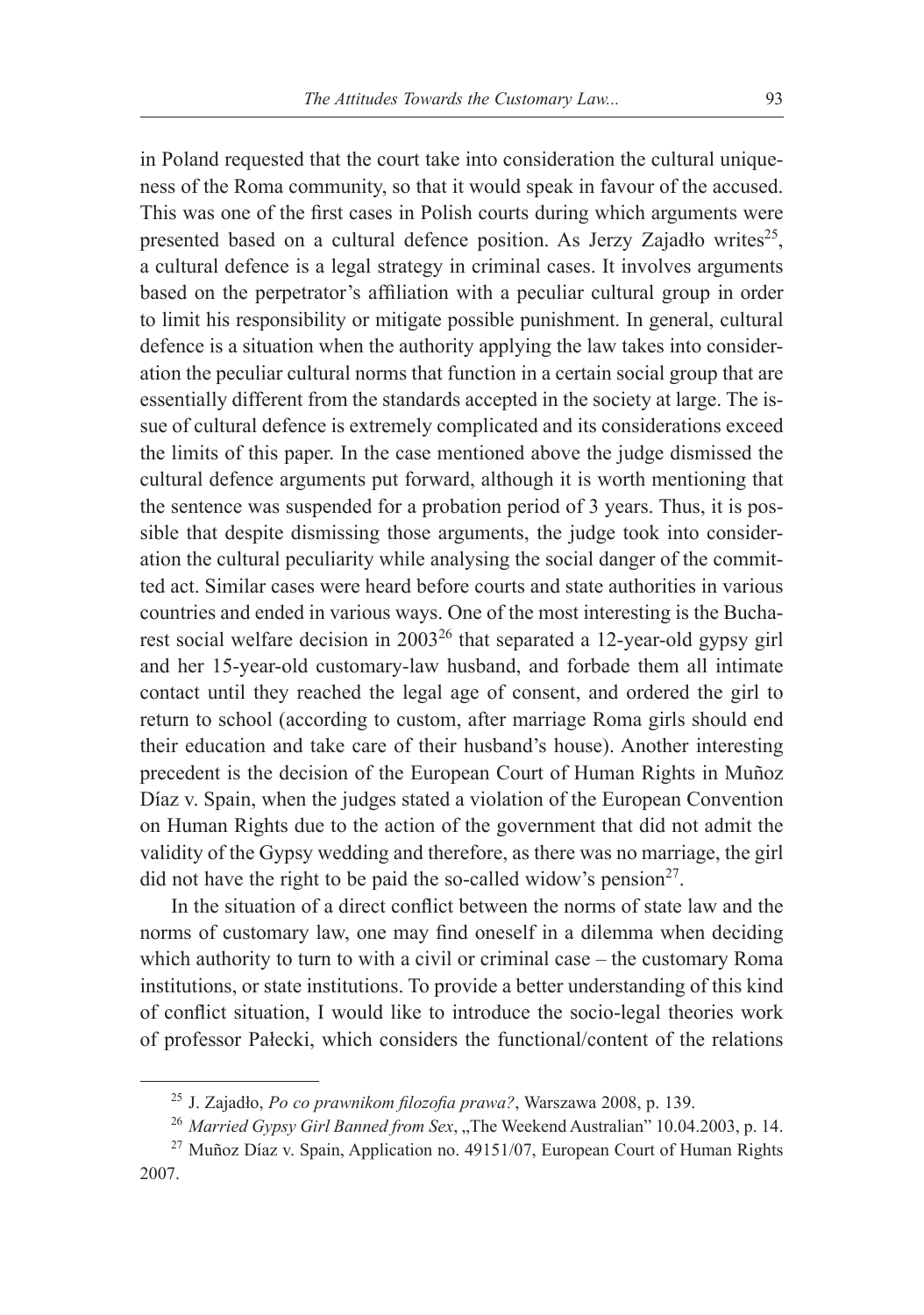between the norms. From the point of view of an individual who is forced to make a decision about whether or not to follow the pattern of appropriate behaviour expressed in norms belonging to one or more normative systems, there are important correlations between these norms or "correlations derived from the actual impact of different norms on the process of achieving the intended results of given regulations"<sup>28</sup>.

If the desired result of a norm can only be achieved by the simultaneous application of other related norms, we can call it absolute functional integrity. When it comes to effectiveness, one norm (e.g. a legal one) is dependent upon another (e.g. a moral one), and it is necessary to consider them both in order to determine the scope of such effectiveness. If the desired result can possibly be achieved by either the simultaneous application of different norms or only one of them, we may call it relative functional integrity. The previous comment about effectiveness also applies here. Most state legal systems do not recognise customary law as a normative system that may be described as valid or effective. That is why it will be extremely rare to see functional integrity in this case.

It sometimes happens that the desired result can be achieved by applying independent rules that come from different normative systems. Such functional independence is connected with the previously mentioned issue of contradiction and the division of regulatory competence. Here, several situations can be mentioned when a member of the Roma community may seek help by addressing state institutions as well as customary institutions. They are all cases in which the involvement of state authorities is not mandatory – civil disputes or criminal ones subject to private prosecution. There are two possible ways to seek compensation for an offence – either before a state court or before a customary court.

Certainly, there are numerous cases in which applying one pattern of behaviour in accordance with one norm makes it either difficult or virtually impossible to apply another norm. Such a functional contradiction causes the individual in question to break one norm, no matter what decision they make. These may be, for example, criminal offences prosecuted ex officio, which are concealed from the state authorities in order to resolve them within the community and before customary law institutions. There are also situations when customary law norms require actions that are perceived by authorities as a violation of state law, such as the underage marriage problem mentioned before.

The relationships described above are based on the assumption that customary law has a particular status in the Roma community. They make sense

<sup>28</sup> K. Pałecki, *Prawoznawstwo - zarys wykładu*, Warszawa 2003, pp. 180–182.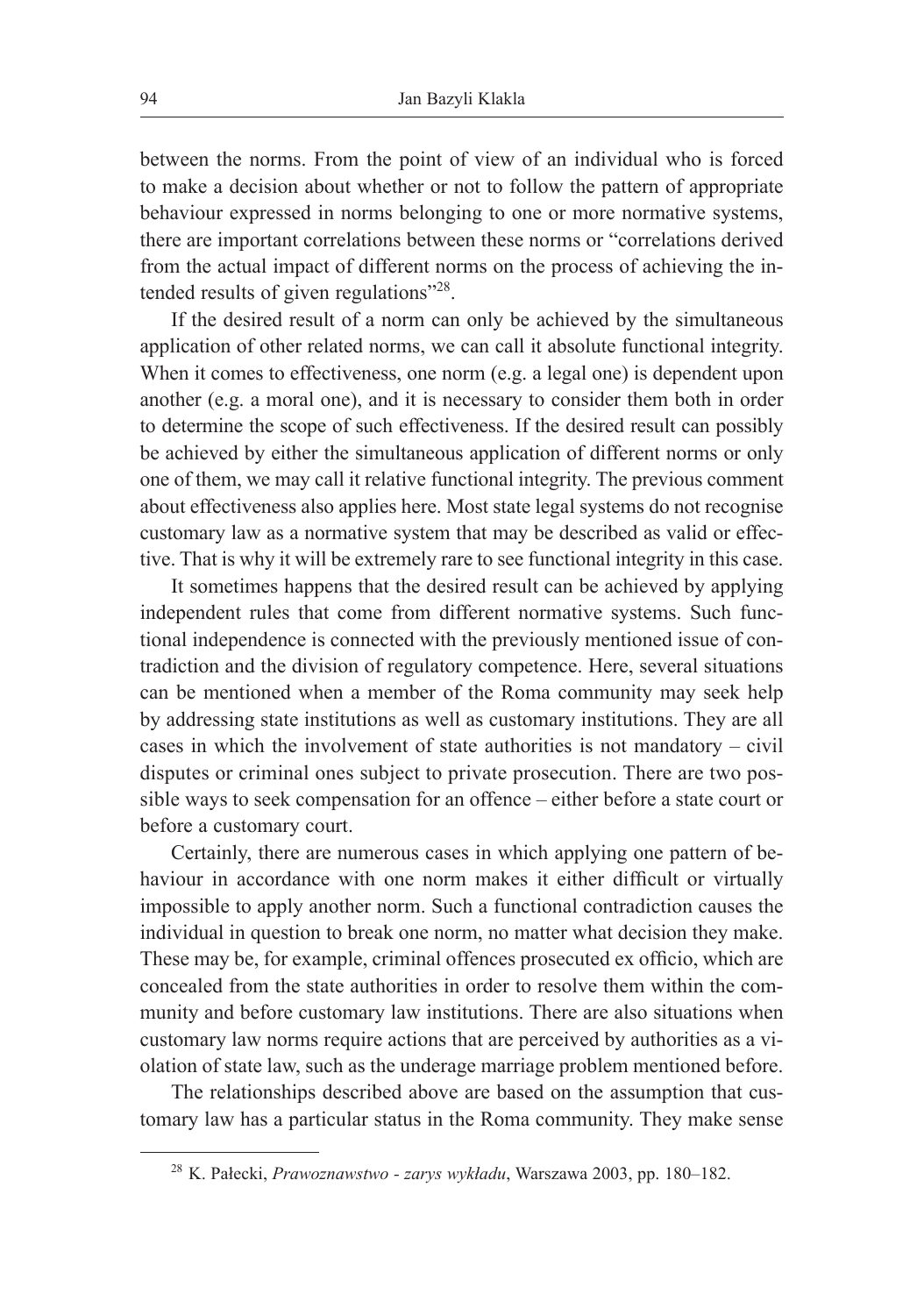as long as we talk about customary law as a normative system which is an actual regulator of the area of social life within its competence. We assume that customary law norms are valid in social reality –people not only know about their existence, but know the exact regulating content of the norms, the patterns of conduct they propose, and they perceive this pattern as appropriate and desirable. However, what can be done in a situation when the knowledge of particular norms and patterns disappears, and yet on the other hand making reference to Roma customs and traditions as a whole legacy is still a key element of a self-created identity for the community members?

In my opinion, to describe the status of customary law in these communities, it is necessary to use a different tool than the previously mentioned functional/content relationships. The concept that I would like to propose is Bourdieu's *habitus*. For the purposes of this paper, a basic understanding of *habitus* is enough, as it is the entirety of internalised tendencies and attitudes that shape human perception, thoughts and preferences, expressing itself in daily behaviour, a rule governing social practices that can be distinguished as well as a system of distinction between those practices<sup>29</sup>. In the other words, *habitus* would be a system of foundational schemes of behaviour and reactions, a system of acquired dispositions to act and evaluate in a particular way<sup>30</sup>. This way, it would have a major impact on the normativity generated by a particular society without being a normativity in the strict sense of the word. That is why the idea of the essential functional contradiction between state law norms and customary law norms may not be applied to customary law perceived asa *habitus*.

Is it then possible to discuss customary law as a peculiar kind of *habitus*  rather than a system of particular norms? In my opinion, at some point it is. First of all, customary law is a product of a specific type of society that fulfils certain criteria. Generally, it has several extremely important cultural characteristics, such as: (1) the lack of effective state power, (2) the particular value of a kinship system, (3) kin perceived as a metaphysical group of both those dead and alive, (4) kin as an ethical responsibility to participate in the community, (5) a shared animism and/or ancestors cult, (6) a highly respected warrior ethos, and (7) the spoken word being more valued than the written word $3<sup>1</sup>$ . Despite the

<sup>29</sup> P. Bourdieu, *Habitus i przestrzeń stylów życia*, [in] idem, *Dystynkcja. Społeczna krytyka władzy sądzenia*, tłum. P. Biłos, Warszawa 2006, p. 216.

<sup>30</sup> S. Voell, *The Kanun in the City. Albanian Customary Law as a Habitus and Its Persistence in the Suburb of Tirana, Bathore*, "Anthropos" 2003, Vol. 98, No. 1, p. 90.

<sup>31</sup> T. Czekalski, *Albania w latach 1920–1924. Aparat państwowy i jego funkcjonowanie*, Katowice 1998, p. 12.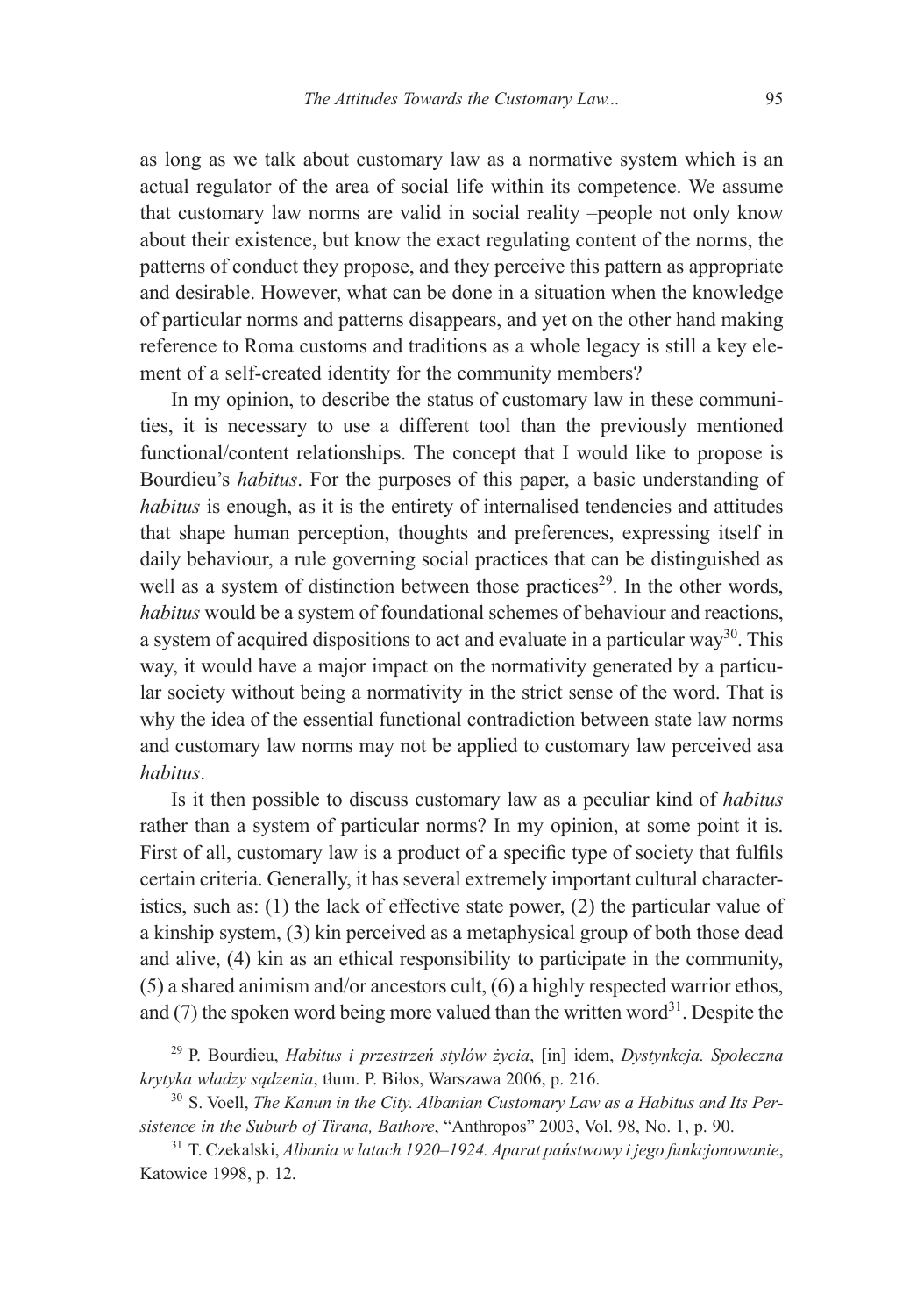changes that have occurred in Roma communities in recent years, they can still be described by using most of the characteristics mentioned above because the fundamental features of Roma communities are changing very slowly.

Customary law understood as such is not by nature contradictory to the modernisation of a country. The values expressed by it should be, however, taken into consideration by the state. Otherwise, there is a danger of the axiological inadequacy of law<sup>32</sup>, which is certainly not beneficial in the context of the effects of any regulation. *Habitus*, in such an understanding, can be particularly durable. Bourdieu states that in more complex societies, more dynamic, with a clearer class of differentiation, *habitus* can be more easily modified by social mobility and change. In more homogeneous societies, *habitus* is rarely confronted with situations that would undermine its legitimacy. A lack of social dynamics, mobility, and class differentiation leads to the reproduction of existing social structures rather than to their change<sup>33</sup>.

Certainly among Roma people, the problem is not merely a case of reproducing the existing *habitus*. The previously mentioned case in the Bucharest social welfare system is a good example. The 12-year-old girl who customary married a 15-year-old boy was the daughter of Dorin Cioaba, the so-called head of the Kalderash group living in Romania, a man with great authority among the community. The marriage of his own daughter was arranged by him in 2003. He was strongly criticised by the media but he defended his decision firmly<sup>34</sup>. On the other hand, in a recent statement (March 2014) from a community elders' meeting, he directly states that due to the changes that have taken place in society, this is also a time for a change in the Roma community. He condemned marriages conducted by teenagers who have not yet reached the age of consent, and he encouraged members of the community to invest more in Roma children's education, so that it will not be sacrificed in favour of early marriage<sup>35</sup>.

## IV

To sum up, I would like to argue for a progressive change in the status of customary law in the social order. Originally, this was the main regulator of social life. With the introduction of state law (for most societies in Europe, this took place during the evolution of the legal system, but for Roma communities

<sup>32</sup> K. Pałecki, op. cit., p. 90.

<sup>33</sup> S. Voell, op. cit., p. 91.

<sup>34</sup> *Married Gypsy Girl Banned from Sex*, op. cit., p. 14.

<sup>35</sup> M. Chiriac, *Romania Gypsy King Bans Child Marriages*, "Balkan Insight" 26.03.2014.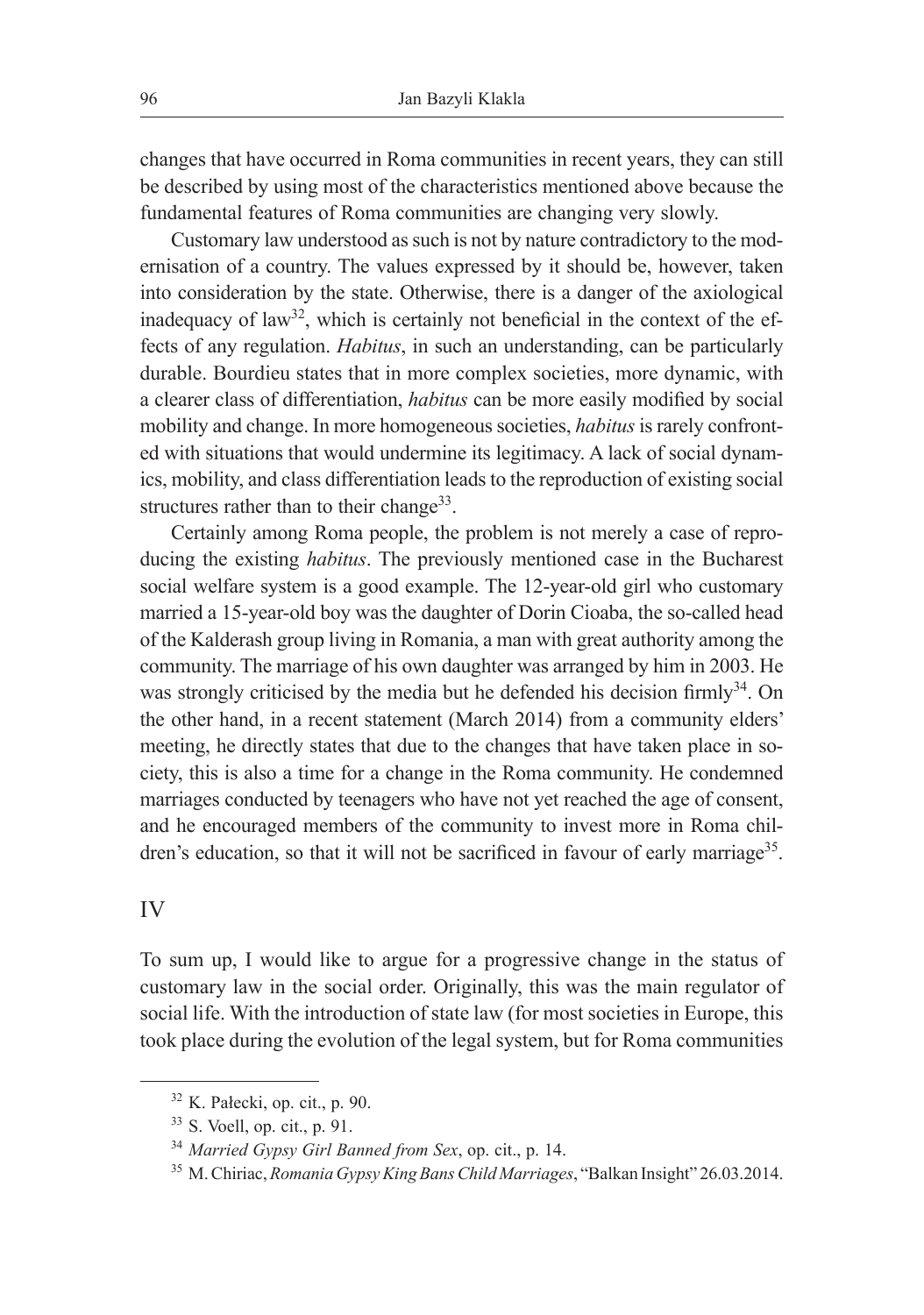that have lived in relative isolation for a long time, this process has only taken place during the past hundred years), conflict emerged, and functional contradiction between regulations originated from both systems. In this case, customary law was both a normative system and *habitus* – both a way to value normativity and a normativity per se. Over time and the progression of assimilation, these two factions have become detached from each other. Customary law and Romani codes, such as *Romanipen*, are losing their meaning as normative systems, while particular regulations are being forgotten. However, they remain in social life as *habitus*, a scheme of acquired dispositions to act in a certain way. Therefore this certainly has an impact on the perception and appliance of state law in Roma communities, and yet there is no essential relation to functional contradiction.

Moreover, certain advantages of informal control that can be used in maintaining social order can be seen if we take a look at some characteristics of formal social control exercised by state authorities and state law, as well as informal social control based on customary law institutions or dispositions shaped by that law.

Differences between formal and informal social control can be found on several levels: the location of the punishment, the forms of the law, the professional dominance in the punishment, and the right to control. Considering the case of Roma customary law in the context of the location of competence to impose punishment, it can be seen that in the case of declaring an offender *marime*, it is the community as a whole that is responsible for avoiding contact with the offender and for applying in practice the punishment in the form of social ostracism. In a formal system of social control, punishment and control over its execution is entrusted to highly specialised institutions, and society is spared the responsibility for its application. When an ordinary citizen is only an outside observer of the process of the administration of justice instead of an active participant, the possibility of his negative evaluation of this process is higher. He would be less willing to initiate this process and to refer to it as a possible solution. This may result in a higher rate of crimes that go unpunished $36$ .

In the case of informal control, there is no phenomenon of professional dominance in punishment, or a right to control that is present in formal control. Romani justice depends more on the repair of damage done to society than

<sup>36</sup> S. Caffrey, G. Mundy, *Informal Systems of Justice: The Formation of Law within Gypsy Communities*, "The American Journal of Comparative Law" 1997, Vol. 45, No. 2, p. 259.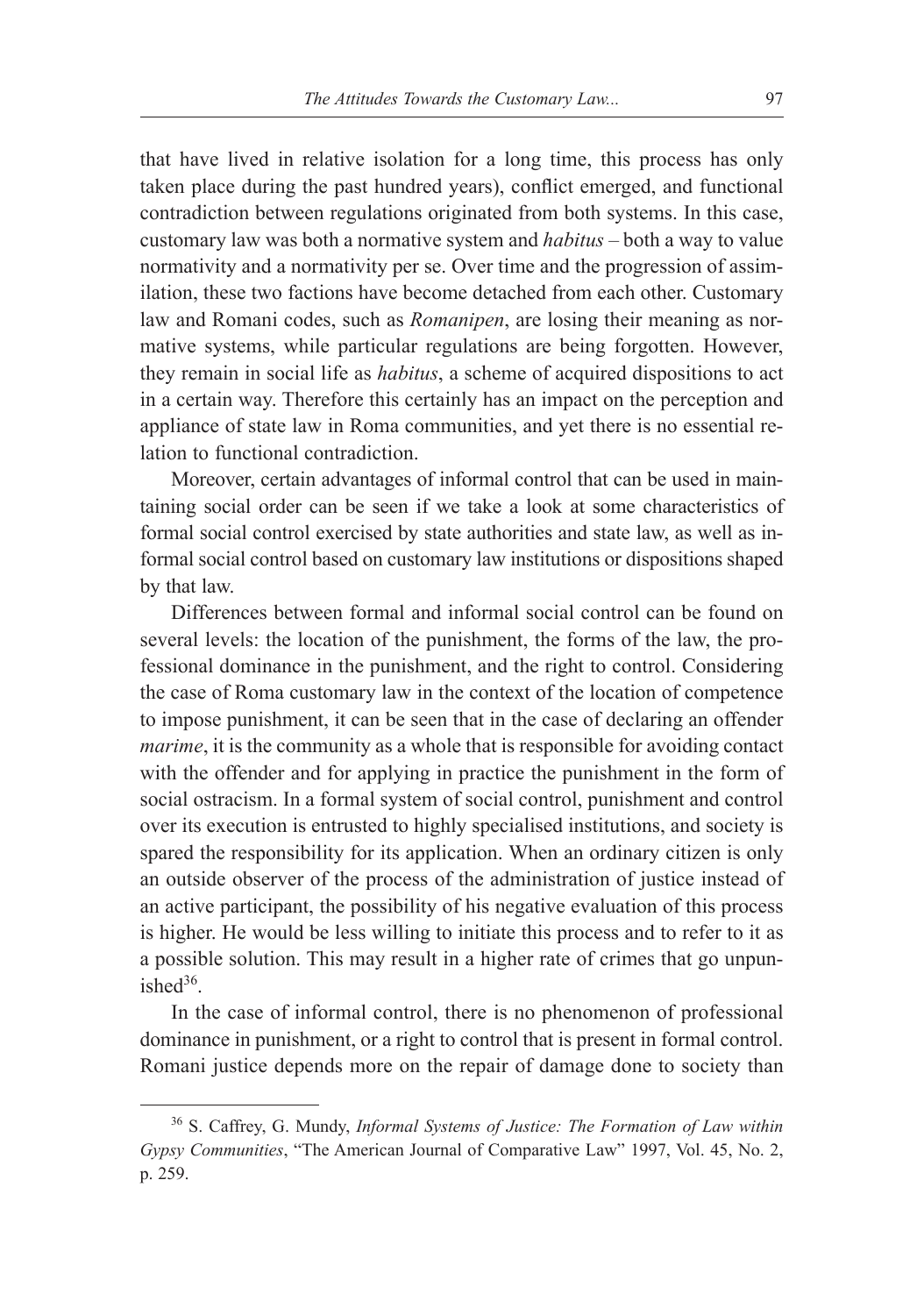on the repair of an offender. There is no attempt to understand or express an offence in terms of the pathology of the perpetrator, but instead there is a conscious action and responsibility for it.

The situation in which controls are exclusively in the hands of the community concerned can be contrasted to the host society where social control is limited to professionals. Communities have become increasingly denied the right to administer informal controls. This can be seen as undermining when it comes to socializing their members into appropriate forms of behavior. The professionalization of control leads to a situation where people's beliefs about what constitutes appropriate behavior in the process of socialization can be very different. Professional approaches to control and socialization are ones which, by their very status as professional, imply that the knowledge employed is superior to that of the layperson. As a result of this, the understanding of a situation, which professionals and ordinary members of a community will have, are likely to be very different<sup>37</sup>.

That is why the institution of formal control is so opposed to informal control –skills and knowledge about normativity are seen by professionals as insufficient for providing effective control. Meanwhile, it is informal control that provides the most inevitable punishment thanks to its continuous presence in every aspect of social life. When control becomes a limited right in the hands of just a few highly specialised individuals (who certainly cannot always be present, as with ordinary members of society) it lets offenders go undetected and unpunished, and it also strengthens the belief that control can and should be avoided  $38$ .

## V

As I have tried to demonstrate in the above examples, there are some advantages to informal control and normativity based not only on externally imposed state law but also, for example, on customs commonly shared in a community. Moreover, this is not contradictory to the modern state of law per se. The existence of a normative system of Roma customary law in our immediate environment is a reality. It is sad and unfortunate that this system remains largely unknown to us. It is important to appreciate the practical significance of this issue. In the twenty-first century Roma groups, as well as in other groups which use their peculiar normativity, are no longer isolated from their host country society as a whole. It is usual that whoever comes from

<sup>37</sup> Ibidem, p. 263.

<sup>38</sup> Ibidem.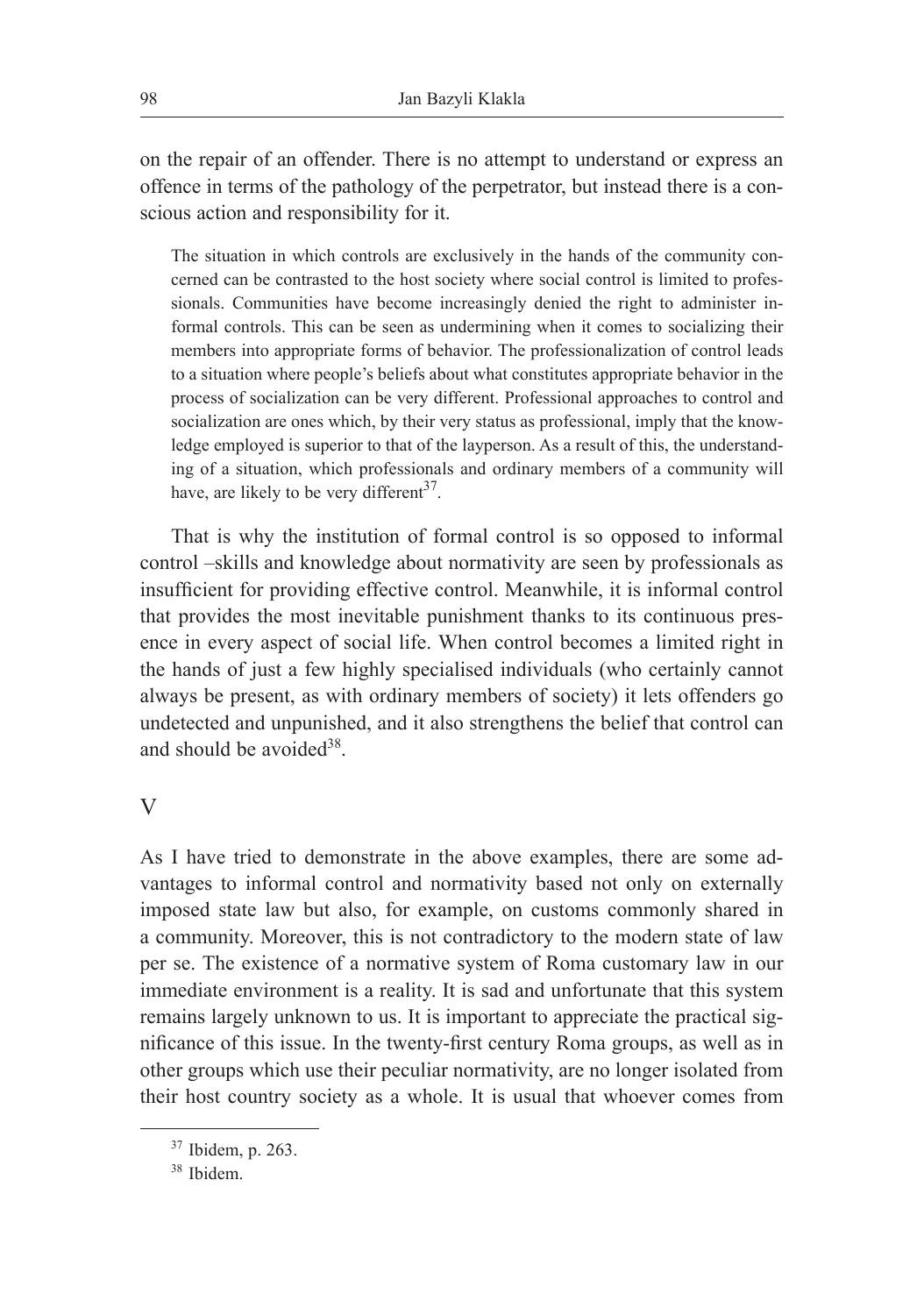a culture whose main normative system is unrecognised by the host society is then subject to a legal system created on the basis of Western culture. Contact between such a person and the state authorities and social institutions will be without conflict only if the communication process between all those involved is adequate. To assure this, all those involved should be aware of the context in which they find themselves and which influences them. This kind of awareness can be gained only through knowledge, as most mistakes stem from ignorance and insensitivity.

#### BIBLIOGRAPHY

- 1. Acton T., *A Three-Cornered Choice: Structural Consequences of Value Priorities in Gypsy Law as a Model for More General Understanding of Variations in the Administration of Justice*, "The American Journal of Comparative Law" 2003, Vol. 51, No. 3, pp. 639–658.
- 2. Acton T., Caffrey S., Mundy G., *Theorizing Gypsy Law*, "The American Journal of Comparative Law" 1997, Vol. 45, No. 2, pp. 237–249.
- 3. Bourdieu P., *Habitus i przestrzeń stylów życia*, [in:] idem, *Dystynkcja. Społeczna krytyka władzy sądzenia*, tłum. P. Biłos, Warszawa 2006, pp. 215–278.
- 4. Caffrey S., Mundy G., *Informal Systems of Justice: The Formation of Law within Gypsy Communities*, "The American Journal of Comparative Law" 1997, Vol. 45, No. 2, pp. 251–267.
- 5. Cahn C., *Romani Law in the Timiş County Giambaş Community*, "Romani Studies 5" 2009, Vol. 19, No. 2, pp. 87–101.
- 6. Chiriac M., *Romania Gypsy King Bans Child Marriages*, "Balkan Insight" 26.03.2014.
- 7. Czekalski T., *Albania w latach 1920–1924. Aparat państwowy i jego funkcjonowanie*, Katowice 1998.
- 8. Ficowski J., *Cyganie w Polsce. Dzieje i obyczaje*, Warszawa 1989.
- 9. Godlewska-Goska M., Kopańska J., *Życie w dwóch światach. Tożsamość współczesnych Romów*, Warszawa 2011.
- 10. Gropper R., *Gypsies in the City*, Princeton 1975.
- 11. Leeson P., *Gypsy Law*, "Public Choice" 2013, Vol. 155, pp. 273–292.
- 12. *Married Gypsy Girl Banned from Sex*, "The Weekend Australian" 2003, No. 14.
- 13. Marushiakova E., Popov V., *The Gypsy Court in Eastern Europe*, "Romani Studies 5" 2007, Vol. 17, No. 1, pp. 67–101.
- 14. Milewski J., *Romowie: przyszłość bez uprzedzeń. Informator*, Stowarzyszenie "Integracja", Suwałki 2009.
- 15. *Muñoz Díaz v. Spain*, 49151/07, European Court of Human Rights 2007.
- 16. Nowicka E., *Świat człowieka świat kultury*, Warszawa 2007.
- 17. Pałecki K., *Prawoznawstwo zarys wykładu*, Warszawa 2003.
- 18. Sorescu-Marinković A., *The Court of the Bayash: Revising a Theory*, "Romani Studies 5" 2013, Vol. 23, No. 1, pp. 1–27.